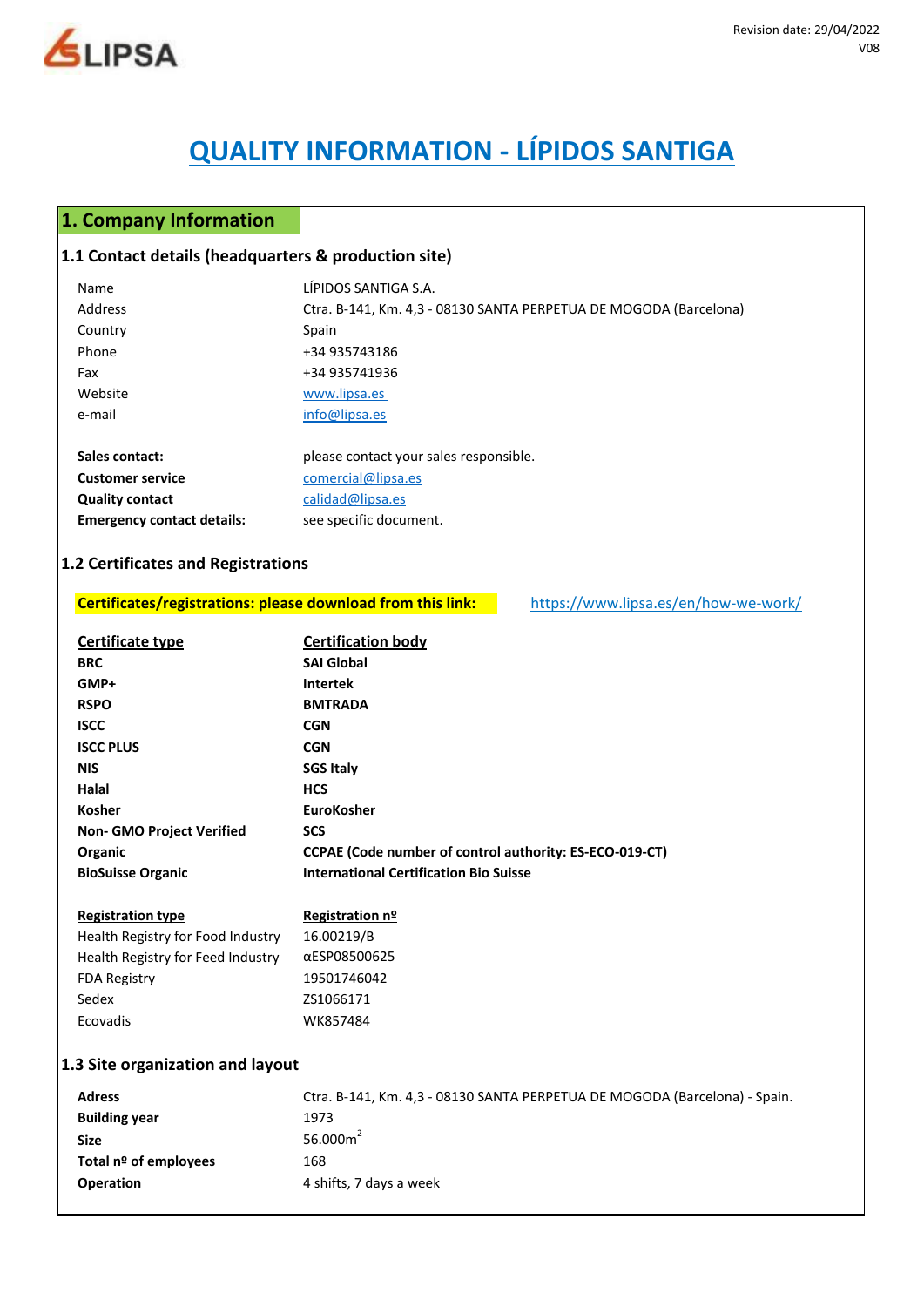# **2. Quality Management**

# **Quality Policy**

| 2.1   | <b>Item</b>                                                           | Yesl         | <b>No</b> | <b>Comments</b>                                                |
|-------|-----------------------------------------------------------------------|--------------|-----------|----------------------------------------------------------------|
|       | 2.1.1 Is there a quality policy defined?                              | Χ            |           | Last version 14/02/2019.                                       |
|       | Is the quality policy communicated<br>2.1.2 to personnel? If so, how? | X            |           | e-mail distribution and printed copies in specific<br>Iplaces. |
| 2.1.3 | Are management reviews realised? What is the<br><b>Ifrequency?</b>    | $\checkmark$ |           | Yes. Yearly at least.                                          |

# **Quality control**

| 2.2    | <b>Item</b>                                                                                                  | <b>Yes</b>                | <b>No</b> | <b>Comments</b>                                                                                                      |
|--------|--------------------------------------------------------------------------------------------------------------|---------------------------|-----------|----------------------------------------------------------------------------------------------------------------------|
| 2.2.1  | Are incoming goods controls done at receipt of raw<br>materials and also on finished goods prior to release? | $\boldsymbol{\mathsf{X}}$ |           | According to internal control plan for each raw<br>material/finished product.                                        |
| 2.2.2  | Are controls recorded?                                                                                       | $\boldsymbol{\mathsf{X}}$ |           | records kept in our ERP / LIMS                                                                                       |
| 2.2.3  | Is a procedure for non-conforming products in place?                                                         | X                         |           | Non conforming products are restricted in the ERP<br>system until a decision has been made by relevant<br>personnel. |
| 2.2.4  | Who is responsible for the product release?                                                                  |                           |           | QC and QM                                                                                                            |
| 2.2.5  | Is there an internal quality control laboratory?                                                             | $\boldsymbol{\mathsf{x}}$ |           | Chemical / Physical.<br>16 employees, 3 working shifts.                                                              |
| 2.2.6  | Are there any contaminants analysed in-house?                                                                | X                         |           | PAH, Heavy metals, 3-MCPD & GE.                                                                                      |
| 2.2.7  | Is it accredited?                                                                                            |                           | X         |                                                                                                                      |
| 2.2.8  | Does the laboratory participate in any inter<br>laboratory comparising tests?                                | $\boldsymbol{\mathsf{x}}$ |           | Anually or twice a yera in ring tests organised by<br>FAPAS.                                                         |
| 2.2.9  | Does the company use external laboratories? If so,<br>which kind of analyses are made?                       | $\boldsymbol{\mathsf{x}}$ |           | Contaminant analysis (GE, 3-MCPD, MOSH/MOAH<br>pesticide, dioxins, PCBs, mycotoxins, heavy metals,<br>PAHs).         |
| 2.2.10 | Are they accredited?                                                                                         | X                         |           | ISO17025                                                                                                             |
| 2.2.11 | Aremonitoring program(s) in place?                                                                           | $\boldsymbol{\mathsf{x}}$ |           | For the above-mentioned contaminants; covering<br>both raw materials and finished products.                          |

# **Supplier approval and evaluation**

| 2.3   | <b>Item</b>                                      | <b>Yes</b>        | <b>No</b> | Comments                                                                                                                                                       |
|-------|--------------------------------------------------|-------------------|-----------|----------------------------------------------------------------------------------------------------------------------------------------------------------------|
| 2.3.1 | Is there a documented approval supplier program? | Χ                 |           |                                                                                                                                                                |
| 2.3.2 | Are the suppliers assessed? If yes, how?         | x                 |           | Risk assessment based on Quality & Food Safety<br>questionnaires (both on supplier and raw material),<br>appropiate third party certification, physical audit. |
| 2.3.3 | Are the suppliers evaluated? If yes, how?        | $\checkmark$<br>⌒ |           | Performance indicators (e.g. conformity of product)                                                                                                            |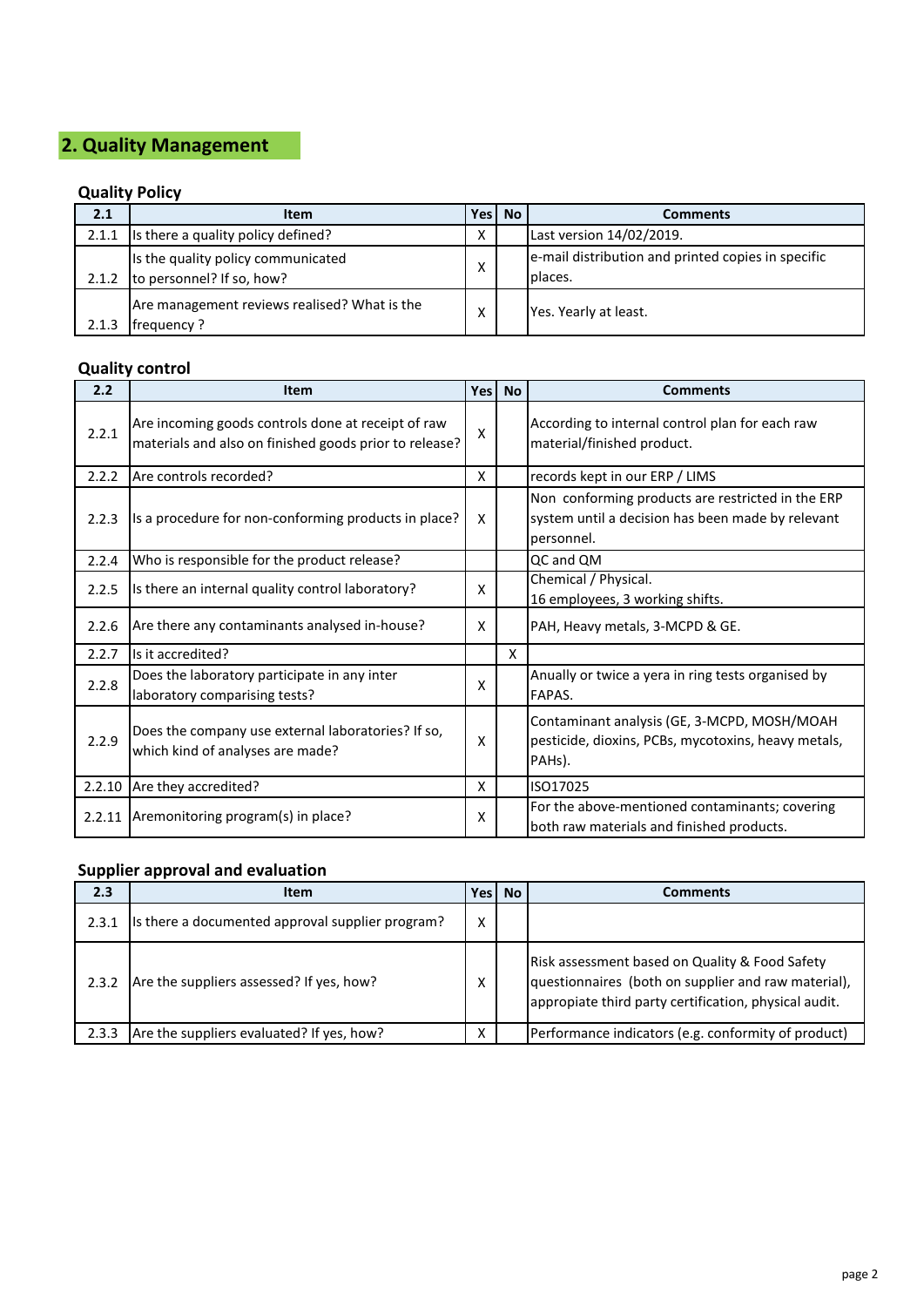## **Complaints and non-conformities**

| 2.4   | <b>Item</b>                                                                           | Yes l | <b>No</b> | Comments                                                                                                                                 |
|-------|---------------------------------------------------------------------------------------|-------|-----------|------------------------------------------------------------------------------------------------------------------------------------------|
| 2.4.1 | Is there a procedure in place to manage non-<br>conformities/non conforming products? | χ     |           |                                                                                                                                          |
| 2.4.2 | How are NC registered?                                                                |       |           | NC are registered in the ERP system. Root cause<br>analysis to define preventive and corrective actions.<br>Monthly follow-up of the NC. |
| 2.4.3 | How are NC products managed?                                                          |       |           | Blocked in the system/physically identified for further<br>handling.                                                                     |

## **Internal audits**

| 2.5   | <b>Item</b>                                                                          |          | Yes No | <b>Comments</b>                                                                   |
|-------|--------------------------------------------------------------------------------------|----------|--------|-----------------------------------------------------------------------------------|
|       | 2.5.1 Is there an scheduled programme of internal audits?                            | $\times$ |        | Audit program set up according to BRC standard and<br>based on a risk assessment. |
| 2.5.2 | Is there an scheduled programme of hygiene<br>inspections? If so, at what frecuency? |          |        | Monthly.                                                                          |

## **3. Food Safety**

## **HACCP**

| 3.1   | <b>Item</b>                                                                    | Yes l                     | <b>No</b> | <b>Comments</b>                                                                                                                                                                                                                                                                                                                                                                                                                                                                                                                        |
|-------|--------------------------------------------------------------------------------|---------------------------|-----------|----------------------------------------------------------------------------------------------------------------------------------------------------------------------------------------------------------------------------------------------------------------------------------------------------------------------------------------------------------------------------------------------------------------------------------------------------------------------------------------------------------------------------------------|
| 3.1.1 | Is there an HACCP system in place?<br>What is the scope of the study?          | $\boldsymbol{\mathsf{X}}$ |           | According to BRC standard.<br>Refining and transformation of vegetable oils/fats<br>from raw materials to finished product.                                                                                                                                                                                                                                                                                                                                                                                                            |
| 3.1.2 | The HACCP team is multidisciplinary and has received<br>specific training?     | X                         |           | Members from the following areas: Process<br>Engineering, Maintenance, Production, Logistics and<br>QA.<br>External and internal training to all the members.                                                                                                                                                                                                                                                                                                                                                                          |
| 3.1.3 | Is the HACCP plan reviewed? If yes, on what<br>frequency and who is in charge? | $\boldsymbol{\mathsf{X}}$ |           | Yearly review by QA and HACCP team.                                                                                                                                                                                                                                                                                                                                                                                                                                                                                                    |
| 3.1.4 | What hazards are included in the HACCP study?                                  |                           |           | Physical, Chemical (including allergens) and<br>Microbiological.                                                                                                                                                                                                                                                                                                                                                                                                                                                                       |
| 3.1.5 | Are there any CCP / OPRP identified?                                           | X                         |           | Preventive measures, monitoring systems, critical<br>limits and corrective measures defined in CCP<br>management chat.                                                                                                                                                                                                                                                                                                                                                                                                                 |
| 3.1.6 | Is an Environmental Monitoring Program (EMP) in<br>place?                      | X                         |           | An environmental monitoring program (EMP) is<br>implemented based on monitoring Enterobacteria,<br>Salmonella and Listeria levels in the blending and<br>mixing cabinets. EMP monitors the hygienic condition<br>in the production environment and measures the<br>overall effectiveness of e.g. sanitation, personnel<br>practices and operational methods. EMP is created to<br>maintain the hygienic condition of the environment<br>and to minimize the microbial cross-contamination<br>risk from the environment to the product. |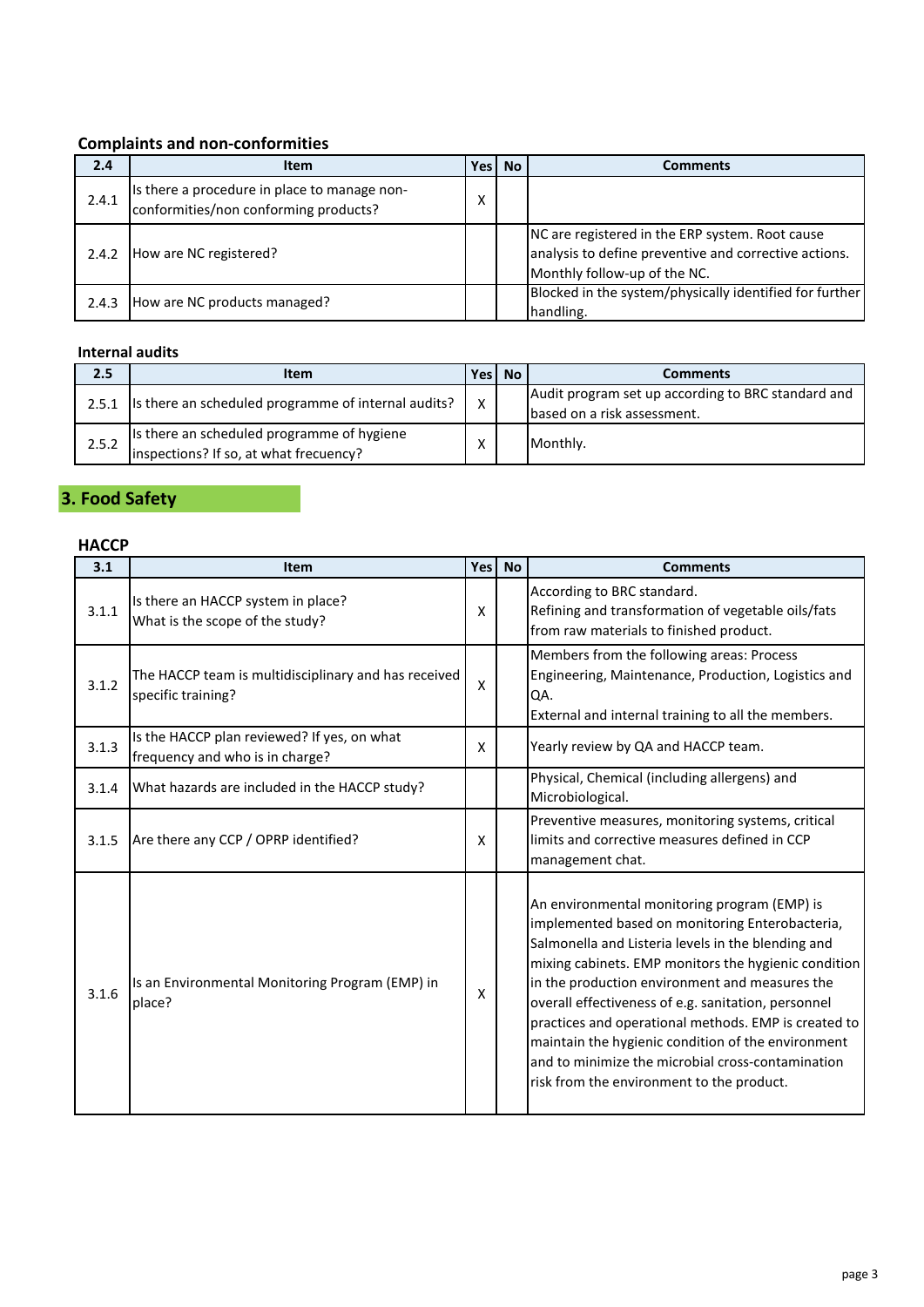#### **Allergen management**

| 3.2   | <b>Item</b>                                    | Yes l | <b>No</b> | <b>Comments</b>                                     |
|-------|------------------------------------------------|-------|-----------|-----------------------------------------------------|
| 3.2.1 | Is there an allergen policy in place?          | Χ     |           |                                                     |
|       | 3.2.2 What allergens are present in the site?  | $- -$ |           | Soy lecithin (E322)                                 |
|       | 3.2.3 Is this risk included in the HACCP?      | Χ     |           |                                                     |
| 3.2.4 | Is there a procedure in place to prevent cross | Χ     |           | Regular validation of the cleaning/pipeline blowing |
|       | contamination?                                 |       |           | systems.                                            |

LIPSA has an Allergen Management Plan to handle those food allergens referred to in Annex II to Regulation (EU) 1169/2011. This procedure includes all those products processed at our facilities as well as the raw and auxiliary materials used in its production and the different production steps including the transport.

The only potential allergenic substance handled at LIPSA is Soy Lecithin (E322). LIPSA has validated cleaning procedures to ensure that no cross contamination can occur with soy allergen. These procedures are checked on a periodical basis by sending samples to an external laboratory for the detection of soy protein (ELISA test) with an LOQ of 2.5 mg/kg.

Information on allergens according to Regulation (EU) 1169/2011 is provided through LIPSA's document "Allergen Information Form"available upon request.

Additionally, for products supplied in bulk in road tankers or ISO tanks, we have validated the cleaning methods to guarantee the absence of crossed contamination with any previous load included in annex II of the above-mentioned Regulation.

## **Foreign bodies**

| 3.3   | <b>Item</b>                                                                            | Yesl              | <b>No</b> | Comments                                                                     |
|-------|----------------------------------------------------------------------------------------|-------------------|-----------|------------------------------------------------------------------------------|
| 3.3.1 | Is there a foreign body policy in place (including glass,<br>hard plastic and wood)?   |                   |           |                                                                              |
|       | 3.3.2 Is this risk included in the HACCP study?                                        | Χ                 |           |                                                                              |
| 3.3.3 | Are there any systems in place to control foreign<br>bodies hazards (filters, sieves)? | $\checkmark$<br>↗ |           | 5 micron bag filters along the process and just before<br>the loading point. |

#### **Pest control mangement**

| 3.4   | <b>Item</b>                                             | Yesl | No. | <b>Comments</b>                                  |
|-------|---------------------------------------------------------|------|-----|--------------------------------------------------|
| 3.4.1 | Is there a pest control program in place? If yes, is it | x    |     | Contract with external company (Depec S.L.)      |
|       | internal or external?                                   |      |     |                                                  |
|       |                                                         |      |     | Monthly visits plus a yearly audit of the system |
| 3.4.2 | Which is the frequence of the visits?                   |      |     | performed by a field biologist.                  |
| 3.4.3 | Which pests are included?                               |      |     | Rodents, flying and crawling insects, birds.     |

#### **Water and Air management**

| 3.5   | <b>Item</b>                                         | Yesl | <b>No</b> | <b>Comments</b>                                                     |
|-------|-----------------------------------------------------|------|-----------|---------------------------------------------------------------------|
| 3.5.1 | What kind of water is used in production?           |      |           | City water.                                                         |
| 3.5.2 | Are controls done to ensure the water quality?      | Χ    |           | According to national legislation.                                  |
| 3.5.3 | What kind or air is used in production?             |      |           | Filtered Compressed Air and Nitrogen, both produced<br>on the site. |
| 3.5.4 | Are controls done to ensure the air/ $N_2$ quality? | Χ    |           | External yearly controls done by specialized<br>company.            |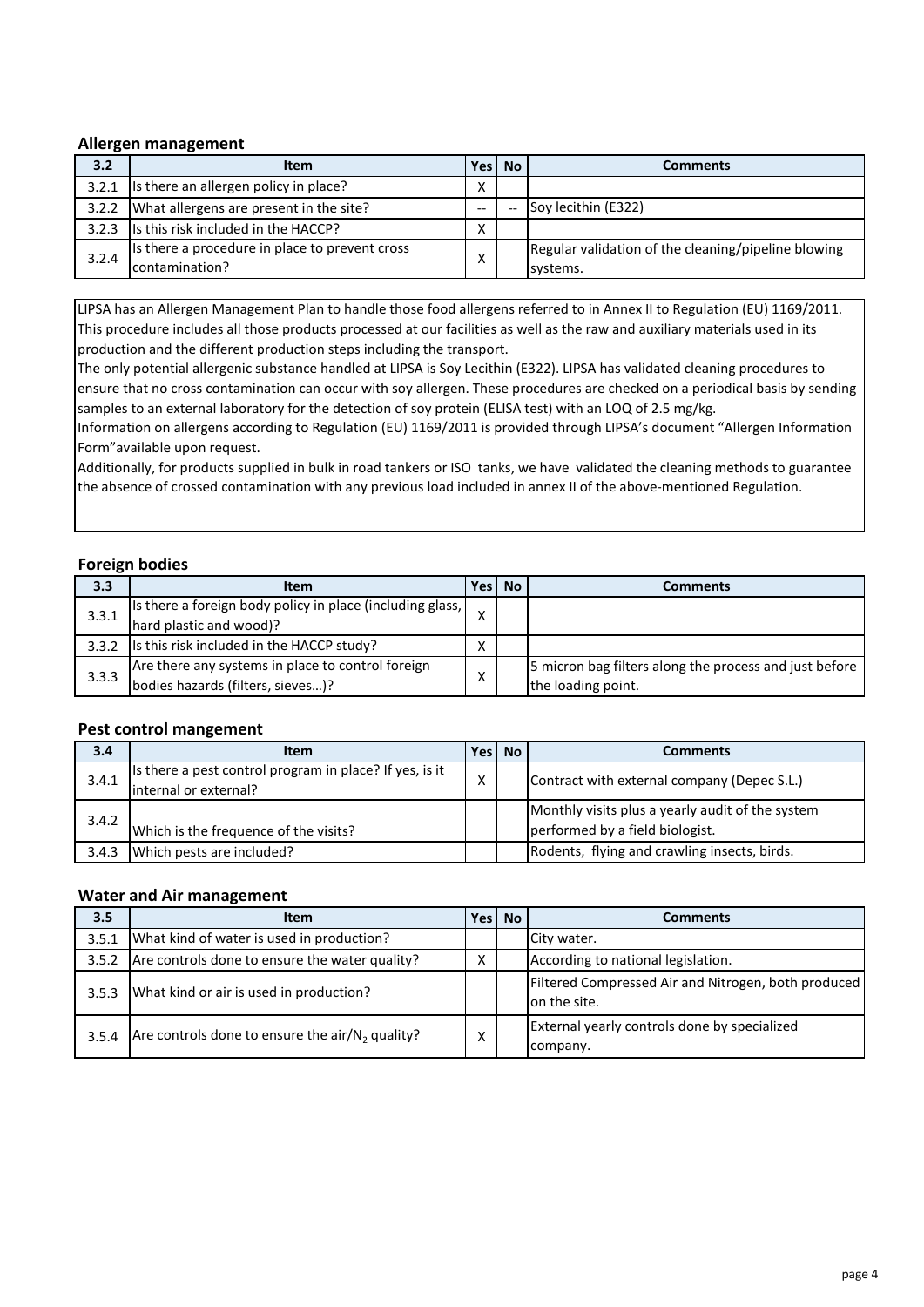# **Traceability and recall procedure**

| 3.6   | <b>Item</b>                                                                                 | Yes | <b>No</b> | <b>Comments</b>                                                                                                                                                                                                                                                                                                                                                                                   |
|-------|---------------------------------------------------------------------------------------------|-----|-----------|---------------------------------------------------------------------------------------------------------------------------------------------------------------------------------------------------------------------------------------------------------------------------------------------------------------------------------------------------------------------------------------------------|
| 3.6.1 | How are batches identified?                                                                 |     |           | The lot coding use is the batch number delivered.<br>Batch number is automatically generated by the ERP<br>with the structure B123456.<br>This number appears in the analysis certificate and in<br>the delivery note. This batch is exclusively for each<br>delivery and the meaning is only the load order.<br>It's a unique identification that allows to trace back /<br>forward the product. |
| 3.6.2 | Can the traceability system identify all the raw<br>materials involved in a production?     | X   |           | Full upstream and downstream traceability is<br>available according to BRC requirements: from raw<br>material supplier to final customer and viceversa.                                                                                                                                                                                                                                           |
| 3.6.3 | Is there a mock recall procedure in place? Is it tested?                                    | X   |           | Mock recall exercise is conducted minimum once per<br>year.<br>The results of the exercise are recorded and reviewed<br>by management to ensure any issues identified are<br>subject to corrective and preventive actions.                                                                                                                                                                        |
| 3.6.4 | Does the company have a recall management team<br>with clearly identified responsabilities? | X   |           |                                                                                                                                                                                                                                                                                                                                                                                                   |

## **Training**

| 3.7   | <b>Item</b>                                                                      | Yesl | <b>No</b> | <b>Comments</b>                                                                                       |
|-------|----------------------------------------------------------------------------------|------|-----------|-------------------------------------------------------------------------------------------------------|
| 3.7.1 | Is there an hygiene and food safety training program<br>in place?                | x    |           | Internal and external training.                                                                       |
| 3.7.2 | Are new incoming employees/ seasonal workers<br>trained in hygiene and security? | x    |           | For all new employees in production and<br>maintenance.                                               |
| 3.7.3 | At which frecuency are the trainigs planned?                                     |      |           | Yearly for production operators. Rest of the<br>personnel training needs are evaluated once per year. |

# **Personal hygiene**

| 3.8   | <b>Item</b>                                                                                             | <b>Yes</b> | <b>No</b> | <b>Comments</b>                                              |
|-------|---------------------------------------------------------------------------------------------------------|------------|-----------|--------------------------------------------------------------|
| 3.8.1 | Is there an hygiene plan program in place?                                                              | Χ          |           |                                                              |
| 3.8.2 | Are hygiene rules implemented (workwear, jewellery,<br>eating, drinking, smoking and hand<br>cleaning)? |            |           | Plain wedding rings are allowed.                             |
| 3.8.3 | Is the workwear cleaned internally or externally?                                                       |            |           | External laundry included in the suppliers approval<br>plan. |
| 3.8.4 | Are hygiene instructions given also to visitors and/or<br>external personnel?                           | Χ          |           | A signed copy by the vivitor is kept as a record.            |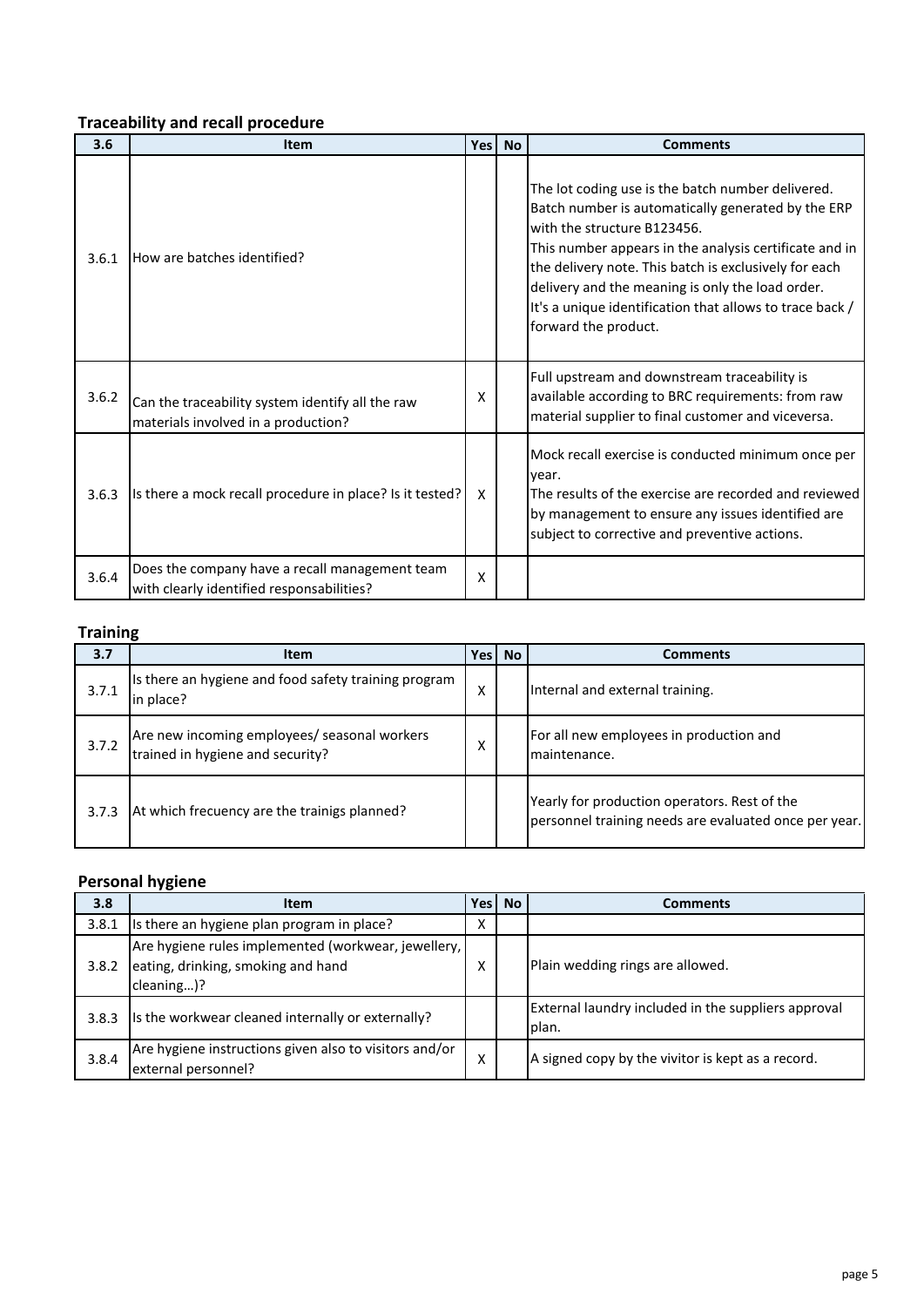#### **Maintenance**

| 3.9   | <b>Item</b>                                                     | Yes l | <b>No</b> | <b>Comments</b>                                    |
|-------|-----------------------------------------------------------------|-------|-----------|----------------------------------------------------|
| 3.9.1 | Is there a maintenance program for the production<br>equipment? | х     |           | Preventive, corrective and predictive maintenance. |
| 3.9.2 | Is the maintenance done by internal or external<br>personnel?   |       |           | Both internal and external.                        |
| 3.9.3 | Are maintenance records maintained?                             | Χ     |           | All interventions recorded at the CMMS system.     |

## **Metrology**

| 3.10   | <b>Item</b>                                                                    | Yesl | <b>No</b> | <b>Comments</b>                                 |
|--------|--------------------------------------------------------------------------------|------|-----------|-------------------------------------------------|
|        | 3.10.1 Is there a calibration plan in place?                                   | Χ    |           | Including production and laboratory equipments. |
| 3.10.2 | Are all the control equipment related to CCP stages<br>considered in the plan? | v    |           |                                                 |
| 3.10.3 | Which is the calibration frecuency for those<br>equipments?                    |      |           | Yearly.                                         |

## **Food defense and Food fraud**

| 3.11   | <b>Item</b>                                                     | Yes l | <b>No</b> | <b>Comments</b>                                                                                   |
|--------|-----------------------------------------------------------------|-------|-----------|---------------------------------------------------------------------------------------------------|
| 3.11.1 | Has the site a Food Defense and Food Fraud plan<br>implemented? | ↗     |           | Based on a risk analysis.                                                                         |
|        | 3.11.2 Are these plans periodically reviewed?                   | Χ     |           | Yearly at least by the Food defense multidisciplinary<br>team and the food fraud quality experts. |
|        | 3.11.3 Is the Food Defense plan periodically tested?            |       |           | Yearly at least.                                                                                  |

Our Food Defense Plan currently includes:

Site security, general inside security for production lines, and storage areas as well as security throughout the transportation of goods.

Vulnerability assessment is conducted on all raw materials used for production of our products, to assess the potential risk of Food Fraud such as adulteration or substitution.

Our VACCP study is based on historical data, economic factors and availability including our own knowledge, the origin and supply chain of the raw material and supplier.

TACCP –Threat Assessment and Critical Control Points is used to identify significant vulnerabilities within the production facility and process lines to reduce or eliminate the potential of intentional adulteration.

VACCP –Vulnerability Assessment and Critical Control Points is used to protect our food ingredients from economically motivated fraud and potential adulteration.

#### **Production management**

| 3.12   | <b>Item</b>                                                                     | <b>Yes</b> | <b>No</b> | <b>Comments</b>                                                                |  |  |  |
|--------|---------------------------------------------------------------------------------|------------|-----------|--------------------------------------------------------------------------------|--|--|--|
|        | 3.12.1 Is product development documented?                                       | X          |           | Specific procedure maintained by ou R&D<br>Department.                         |  |  |  |
| 3.12.2 | Are there specifications for every raw, semi and<br>finished products existing? | Χ          |           | All specifications revised every three years according<br>to BRC requirements. |  |  |  |
| 3.12.3 | Are samples of the finished products kept? If yes,<br>how long?                 | x          |           | At least 9 months.                                                             |  |  |  |
|        | 3.12.4 Are Good Manufacturing Practices in place?                               | x          |           | Audited monthly by Quality trained personnel.                                  |  |  |  |
|        | 3.12.5 Are records kept? If yes, how long?                                      | Χ          |           | 5 years for those related to quality/food safety.                              |  |  |  |